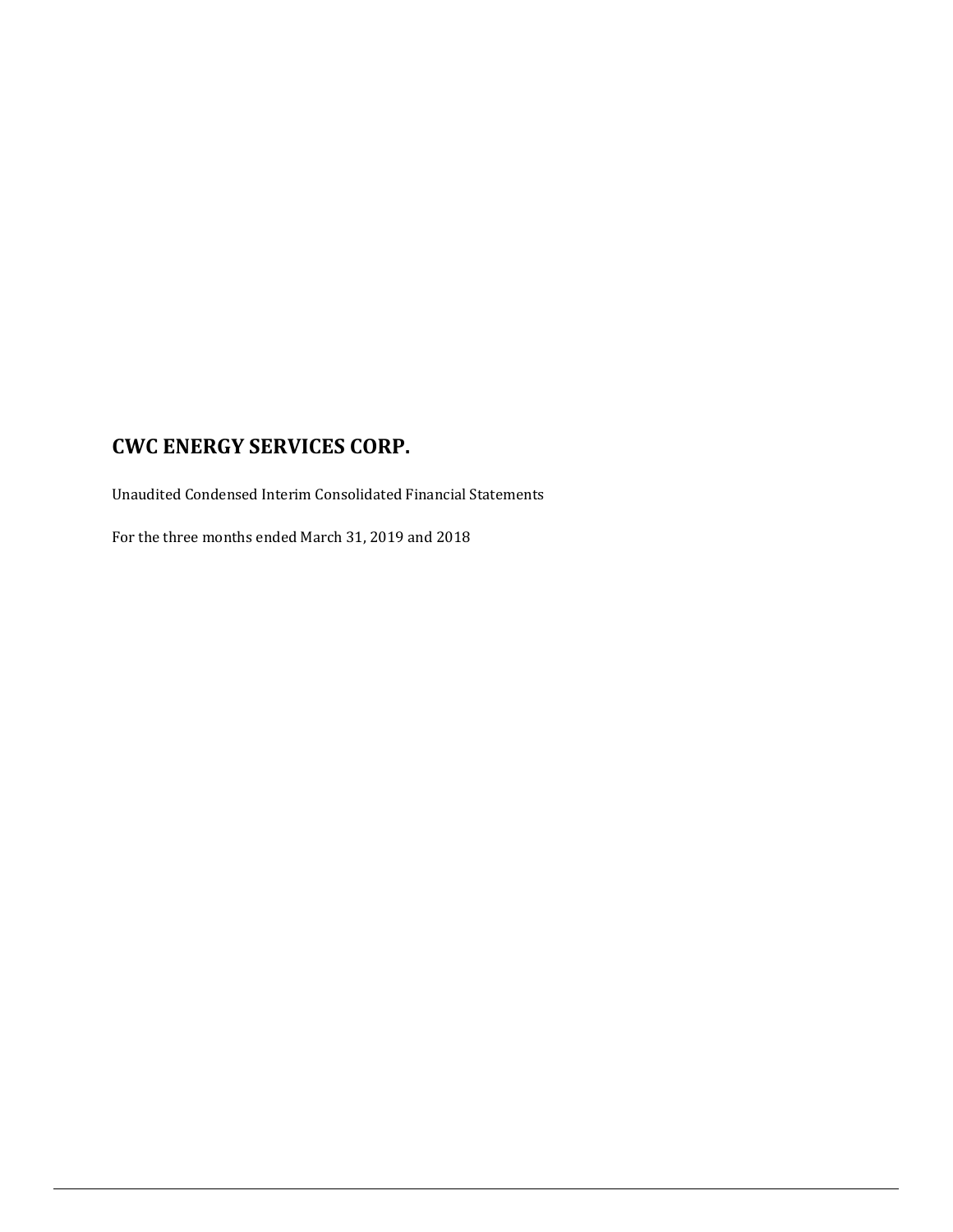# **CWC ENERGY SERVICES CORP. CONSOLIDATED STATEMENTS OF FINANCIAL POSITION**

(Unaudited)

|                                                                               |                | March 31, |                | December 31, |               |
|-------------------------------------------------------------------------------|----------------|-----------|----------------|--------------|---------------|
| Stated in thousands of Canadian dollars                                       | Note           |           | 2019           | 2018         |               |
| <b>ASSETS</b>                                                                 |                |           |                |              |               |
| Current                                                                       |                | \$        |                |              |               |
| Cash<br>Accounts receivable                                                   |                |           | 137<br>24,737  | \$           | 508<br>23,579 |
| Prepaid expenses and deposits                                                 |                |           | 2,373          |              | 2,806         |
|                                                                               |                |           | 27,247         |              | 26,893        |
|                                                                               |                |           |                |              |               |
| Property, plant and equipment                                                 | 5              |           | 223,073        |              | 225,658       |
| Intangibles                                                                   |                |           | 38             |              | 114           |
|                                                                               |                | \$        | 250,358        | \$           | 252,665       |
|                                                                               |                |           |                |              |               |
| <b>LIABILITIES</b>                                                            |                |           |                |              |               |
| Current                                                                       |                | \$        |                |              |               |
| Accounts payable and accrued liabilities<br>Current portion of long-term debt | 6              |           | 7,344<br>1,418 | \$           | 7,865<br>928  |
|                                                                               |                |           | 8,762          |              | 8,793         |
|                                                                               |                |           |                |              |               |
| Deferred tax liability                                                        |                |           | 15,741         |              | 15,673        |
| Long-term debt                                                                | 6              |           | 41,814         |              | 43,968        |
|                                                                               |                |           | 57,555         |              | 59,641        |
|                                                                               |                |           |                |              |               |
| <b>SHAREHOLDERS' EQUITY</b>                                                   |                |           |                |              |               |
| Share capital                                                                 | $\overline{7}$ |           | 260,360        |              | 261,353       |
| Contributed surplus                                                           |                |           | 14,242         |              | 13,390        |
| Accumulated other comprehensive loss                                          |                |           | (2)            |              |               |
| Deficit                                                                       |                |           | (90, 559)      |              | (90, 512)     |
|                                                                               |                |           | 184,041        |              | 184,231       |
|                                                                               |                | \$        | 250,358        | \$           | 252,665       |
|                                                                               |                |           |                |              |               |

Subsequent events 7

*See accompanying notes to the condensed interim consolidated financial statements.*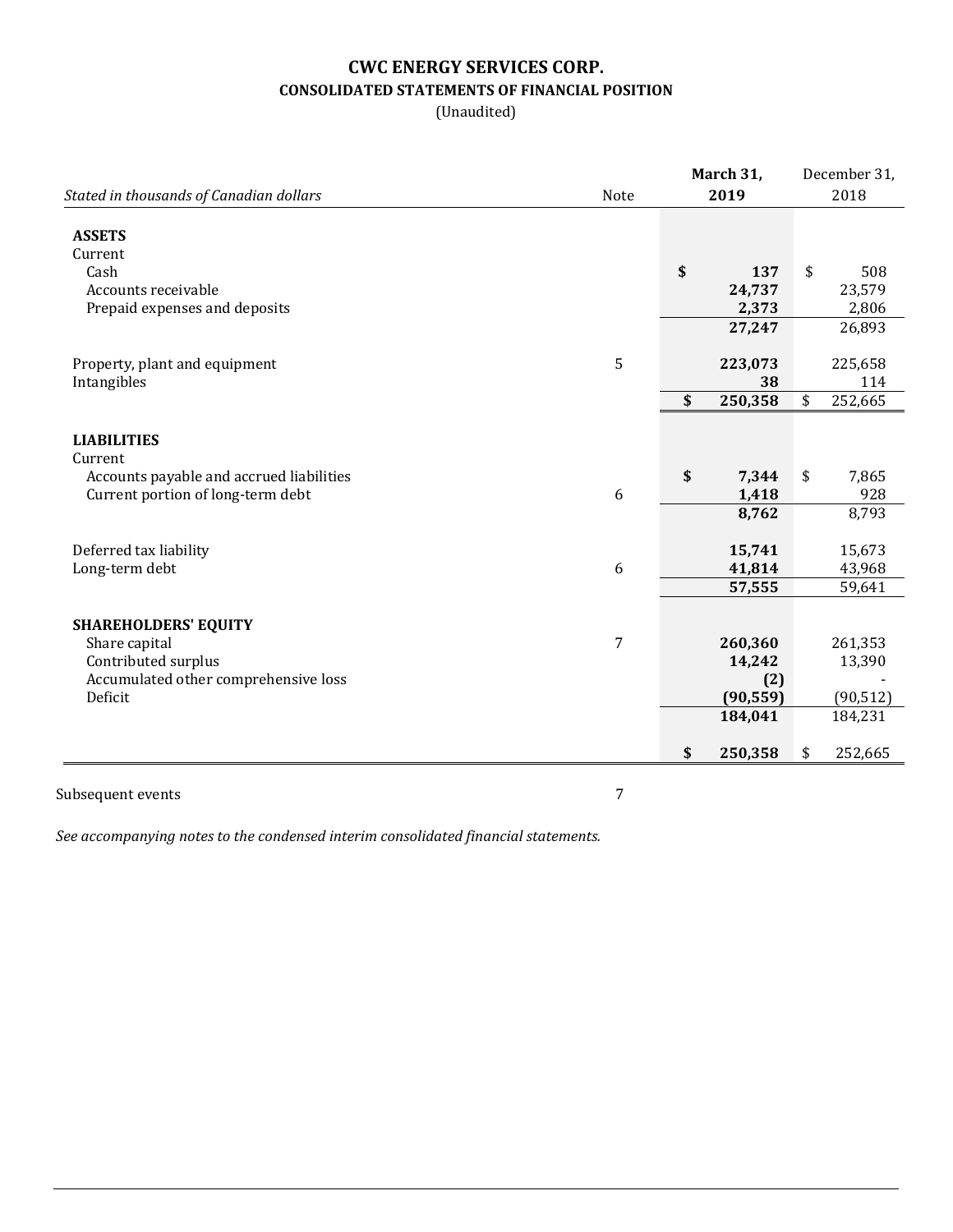# **CWC ENERGY SERVICES CORP. CONSOLIDATED STATEMENTS OF COMPREHENSIVE INCOME (LOSS)**

For the three months ended March 31, 2019 and 2018

(Unaudited)

| Stated in thousands of Canadian dollars except per share amounts | Note | 2019         | 2018         |
|------------------------------------------------------------------|------|--------------|--------------|
| Revenue                                                          | 11   | \$<br>31,259 | \$<br>48,925 |
| <b>Expenses</b>                                                  | 10   |              |              |
| Direct operating expenses                                        |      | 22,338       | 36,346       |
| Selling and administrative expenses                              |      | 4,227        | 5,101        |
| Stock based compensation                                         | 7    | 229          | 285          |
| Finance costs                                                    |      | 732          | 690          |
| Depreciation and amortization                                    |      | 3,734        | 5,013        |
| Gain on disposal of equipment                                    |      | (22)         | (254)        |
|                                                                  |      | 31,238       | 47,181       |
|                                                                  |      |              |              |
| Income before income taxes                                       |      | 21           | 1,744        |
| Deferred income tax expense                                      |      | 68           | 548          |
| Net (loss) income                                                |      | \$<br>(47)   | \$<br>1,196  |
| Other comprehensive (loss) income                                |      |              |              |
| Item that may be reclassified subsequently to net income:        |      |              |              |
| Unrealized loss on translation of foreign operations             |      | $\mathbf 2$  |              |
|                                                                  |      |              |              |
| Comprehensive (loss) income                                      |      | \$<br>(49)   | \$<br>1,196  |
|                                                                  |      |              |              |
| Net (loss) income per share                                      |      |              |              |
| Basic and diluted                                                | 7    | \$<br>(0.00) | \$<br>0.00   |

*See accompanying notes to the condensed interim consolidated financial statements.*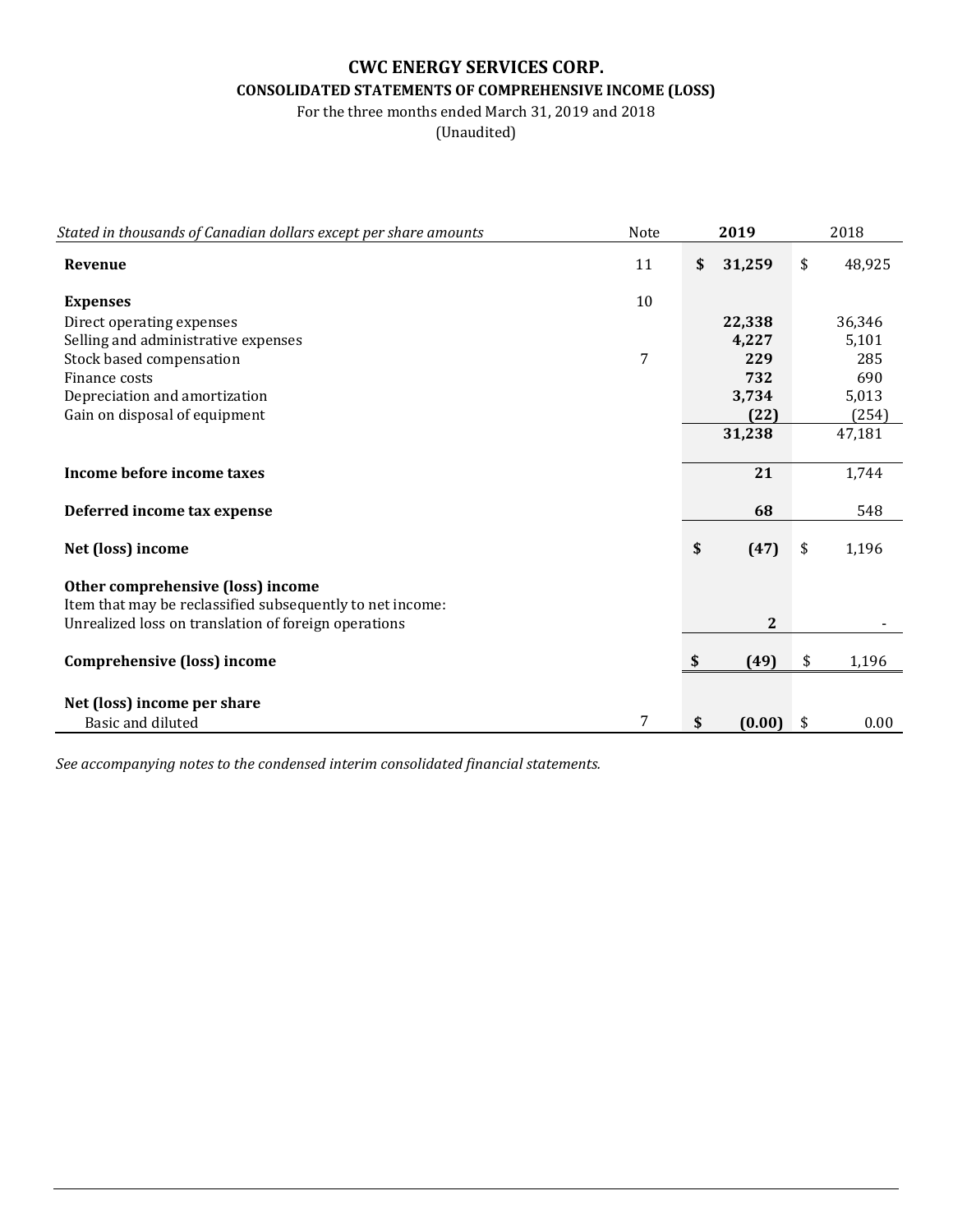# **CWC ENERGY SERVICES CORP. CONSOLIDATED STATEMENTS OF CHANGES IN EQUITY**

For the three months ended March 31, 2019 and 2018

(Unaudited)

|                                    |                |                  |              |                | <b>Accumulated</b><br><b>Other</b> |                |              |
|------------------------------------|----------------|------------------|--------------|----------------|------------------------------------|----------------|--------------|
| Stated in thousands of Canadian    |                | <b>Number</b> of | <b>Share</b> | Contributed    | Comprehensive                      |                | <b>Total</b> |
| dollars except share amounts       | Note           | <b>Shares</b>    | Capital      | <b>Surplus</b> | Loss                               | <b>Deficit</b> | Equity       |
|                                    |                |                  |              |                |                                    |                |              |
| <b>Balance - December 31, 2017</b> |                | 521,378,958      | \$266,720    | \$<br>8,609    | \$                                 | \$ (88, 810)   | \$186,519    |
| Net income                         |                |                  |              |                |                                    | 1,196          | 1,196        |
| Stock based compensation           |                |                  |              |                |                                    |                |              |
| expense                            | 7              |                  |              | 285            |                                    |                | 285          |
| Exercise of stock options          | 7              | 866,668          | 183          | (65)           |                                    |                | 118          |
| Settlement of restricted share     |                |                  |              |                |                                    |                |              |
| units                              | 7              | 230,667          | 41           | (41)           |                                    |                |              |
| Cancellation of common shares      |                |                  |              |                |                                    |                |              |
| purchased under normal             |                |                  |              |                |                                    |                |              |
| course issuer bid                  | 7              | (1,318,500)      | (713)        | 424            |                                    |                | (289)        |
| <b>Balance - March 31, 2018</b>    |                | 521,157,793      | \$266,231    | \$<br>9,212    | \$                                 | \$ (87,614)    | \$187,829    |
|                                    |                |                  |              |                |                                    |                |              |
| <b>Balance - December 31, 2018</b> |                | 512,509,291      | \$261,353    | \$13,390       | \$                                 | \$ (90,512)    | \$184,231    |
| Net loss                           |                |                  |              |                |                                    | (47)           | (47)         |
| Stock based compensation           |                |                  |              |                |                                    |                |              |
| expense                            | 7              |                  |              | 229            |                                    |                | 229          |
| Exercise of stock options          | 7              |                  |              |                |                                    |                |              |
| Settlement of restricted share     |                |                  |              |                |                                    |                |              |
| units                              | 7              | 277,000          | 53           | (53)           |                                    |                |              |
| Other comprehensive loss           |                |                  |              |                | (2)                                |                | (2)          |
| Cancellation of common shares      |                |                  |              |                |                                    |                |              |
| purchased under normal             |                |                  |              |                |                                    |                |              |
| course issuer                      | $\overline{7}$ |                  |              |                |                                    |                |              |
| bid                                |                | (1,792,000)      | (1,046)      | 676            |                                    |                | (370)        |
| <b>Balance - March 31, 2019</b>    |                | 510,994,291      | \$260,360    | \$14,242       | \$<br>(2)                          | \$ (90, 559)   | \$184,041    |

*See accompanying notes to the condensed interim consolidated financial statements.*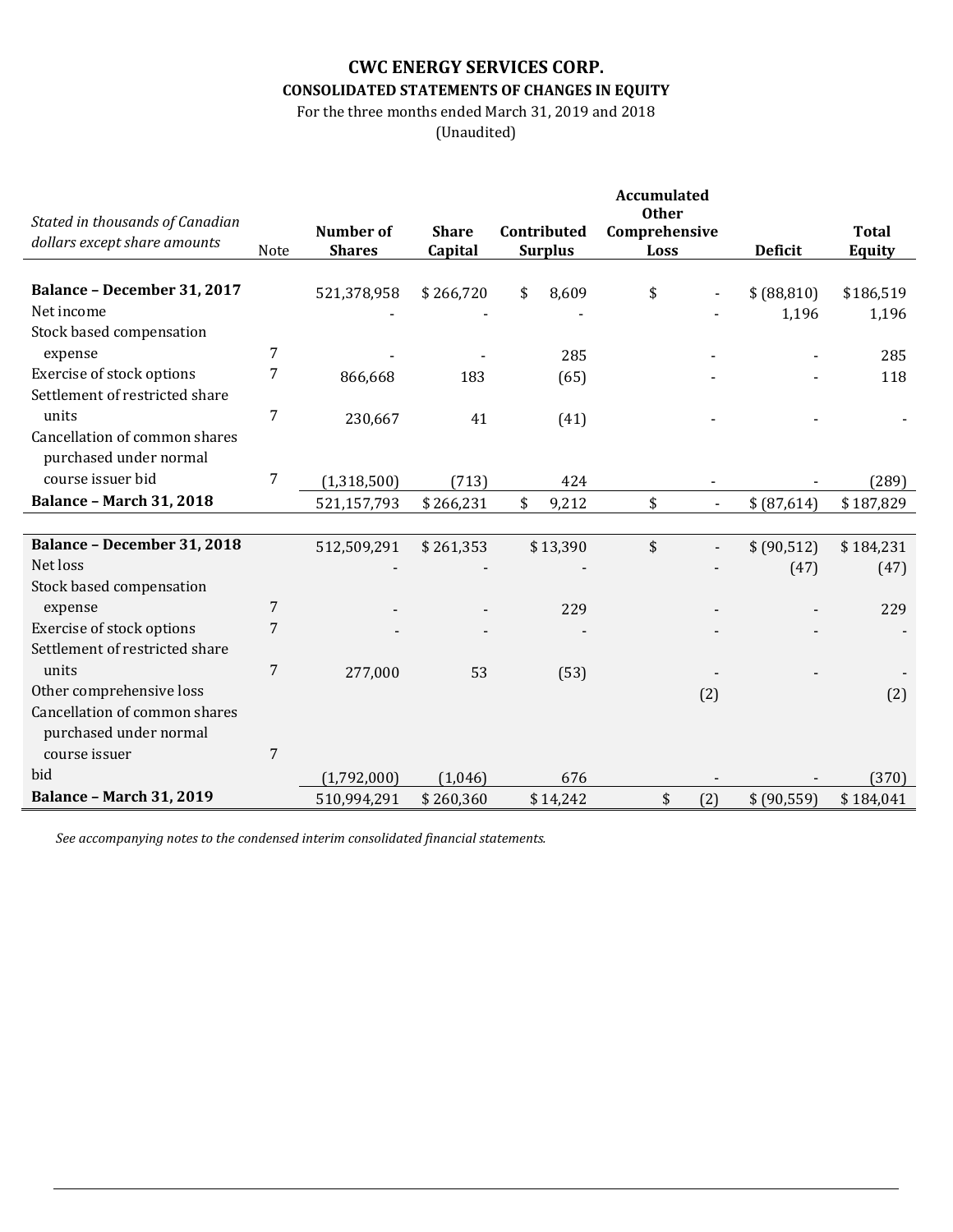# **CWC ENERGY SERVICES CORP. CONSOLIDATED STATEMENTS OF CASH FLOWS**

For the three months ended March 31, 2019 and 2018

(Unaudited)

| Stated in thousands of Canadian dollars                      | Note           | 2019       | 2018        |  |
|--------------------------------------------------------------|----------------|------------|-------------|--|
| <b>Operating activities:</b>                                 |                |            |             |  |
| Net (loss) income                                            |                | \$<br>(47) | \$<br>1,196 |  |
| Adjustments for:                                             |                |            |             |  |
| Stock based compensation expense                             | $\overline{7}$ | 229        | 285         |  |
| Finance costs                                                |                | 732        | 690         |  |
| Depreciation and amortization                                |                | 3,734      | 5,013       |  |
| Gain on disposal of equipment                                |                | (22)       | (254)       |  |
| Deferred income tax expense                                  |                | 68         | 548         |  |
| Funds from operations                                        |                | 4,694      | 7,478       |  |
| Changes in non-cash working capital balances                 | 8              | (1, 246)   | (8, 213)    |  |
| Operating cash flow                                          |                | 3,448      | (735)       |  |
|                                                              |                |            |             |  |
| <b>Investing activities:</b>                                 |                |            |             |  |
| Purchase of equipment                                        | 5              | (562)      | (633)       |  |
| Proceeds on disposal of equipment                            |                | 243        | 954         |  |
| Investing cash flow                                          |                | (319)      | 321         |  |
|                                                              |                |            |             |  |
| <b>Financing activities:</b>                                 |                |            |             |  |
| (Repayment) increase of debt                                 |                | (2, 244)   | 1,276       |  |
| Interest paid                                                |                | (654)      | (657)       |  |
| Lease repayments                                             |                | (230)      | (74)        |  |
| Common shares issued, net of share issue costs               | 7              |            | 118         |  |
| Common shares purchased under NCIB                           | 7              | (370)      | (289)       |  |
| Financing cash flow                                          |                | (3, 498)   | 374         |  |
|                                                              |                |            |             |  |
| Decrease in cash during the period                           |                | (369)      | (40)        |  |
| Effect of exchange rate changes on cash and cash equivalents |                | (2)        |             |  |
| Cash, beginning of period                                    |                | 508        | 95          |  |
|                                                              |                |            |             |  |
| Cash, end of period                                          |                | \$<br>137  | \$<br>55    |  |

*See accompanying notes to condensed interim consolidated financial statements*.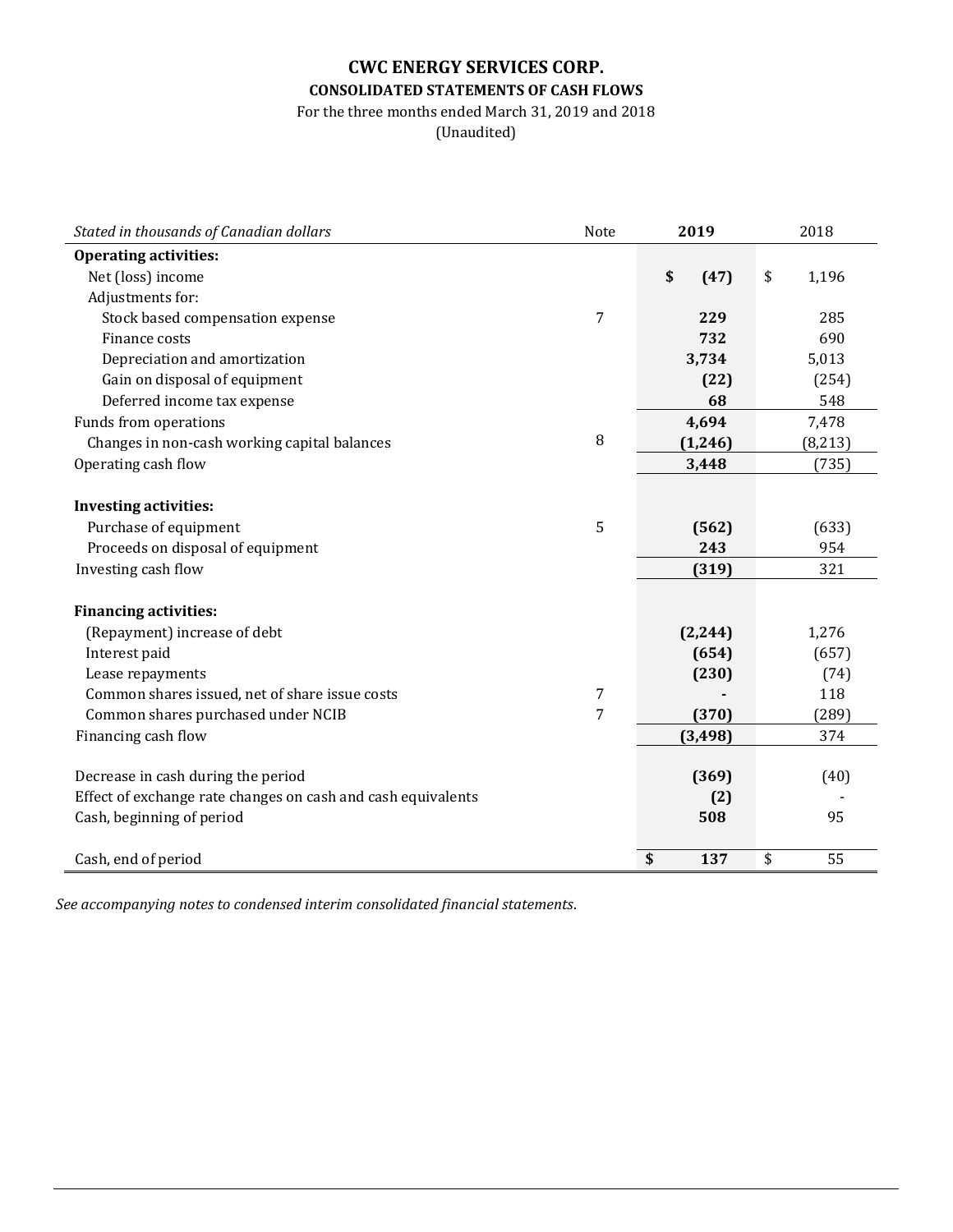NOTES TO THE CONDENSED INTERIM CONSOLIDATED FINANCIAL STATEMENTS

For the three months ended March 31, 2019 and 2018

(Unaudited)

*Stated in thousands of Canadian dollars except share and per share amounts*

### **1. Reporting entity**

CWC Energy Services Corp. ("CWC" or the "Company") is incorporated under the Business Corporations Act (Alberta). The address of the Company's head office is Suite 610, 205 – 5th Avenue SW, Calgary, Alberta, Canada. The Company is an oilfield services company providing drilling and production services to oil and gas exploration and development companies throughout the Western Canadian Sedimentary Basin ("WCSB"). These consolidated financial statements reflect only the Company's proportionate interests in such activities and are comprised of the Company and its subsidiaries. The Company's common stock is listed and traded on the TSX Venture Exchange under the symbol CWC. Additional information regarding CWC's business is available in CWC's most recent Annual Information Form available on SEDAR at [www.sedar.com,](http://www.sedar.com/) on the Company's websit[e www.cwcenergyservices.com,](http://www.cwcenergyservices.com/) or by contacting the Company at the address noted above.

### **2. Basis of presentation**

### (a) Statement of compliance

These condensed interim consolidated financial statements have been prepared in accordance with IAS 34 Interim Financial Reporting and do not include all of the information required for annual financial statements and should be read in conjunction with the annual consolidated financial statements of the Company as at and for the year ended December 31, 2018.

These condensed interim consolidated financial statements were approved by the Board of Directors on May 2, 2019.

### (b) Basis of measurement

The condensed interim consolidated financial statements have been prepared on the historical cost basis.

### (c) Functional and presentation currency

These condensed interim consolidated financial statements are presented in Canadian dollars. Each of the Company's subsidiaries are measured using the functional currency of that subsidiary, which is the currency of the primary economic environment in which that subsidiary operates. All financial information presented in Canadian dollars has been rounded to the nearest thousand except where otherwise noted.

(d) Use of estimates and judgments

The preparation of the condensed interim consolidated financial statements requires management to make judgments, estimates and assumptions that affect the application of accounting policies and the reported amount of assets and liabilities, income and expense. Actual results may differ from these estimates.

In preparing these condensed interim consolidated financial statements, the significant judgments made by management in applying the Company's accounting policies and the key sources of estimation uncertainty were the same as those that applied to the financial statements as at and for the year ended December 31, 2018.

### **3. Significant accounting policies**

The accounting policies applied by the Company in these condensed interim consolidated financial statements are the same as those applied by the Company in its consolidated financial statements as at and for the year ended December 31, 2018, except for the adoption of IFRS 16 – Leases and Foreign Currency Translation. These unaudited condensed interim consolidated financial statements should be read in conjunction with the audited consolidated financial statements and notes thereto as at and for the year ended December 31, 2018 as filed on SEDAR.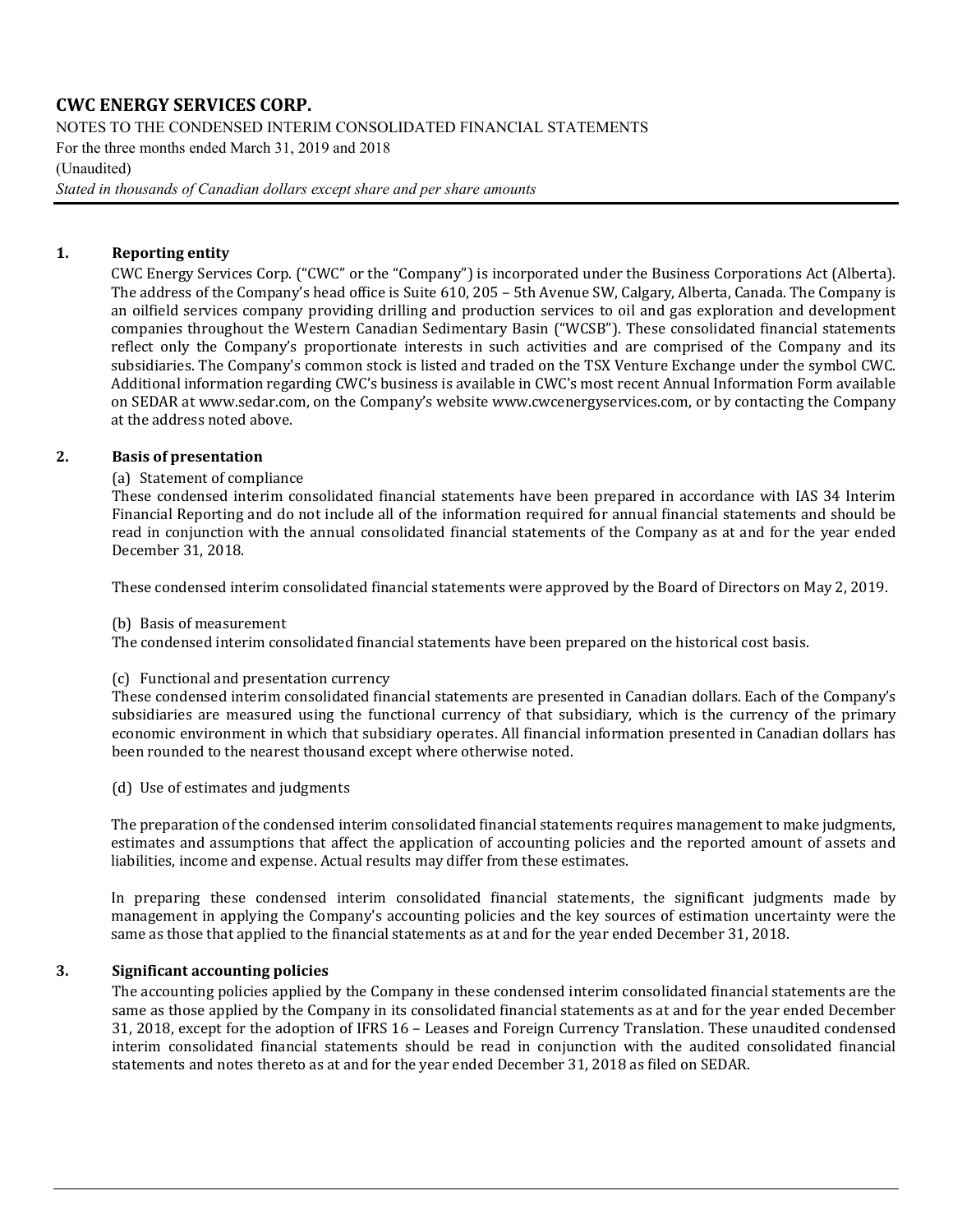NOTES TO THE CONDENSED INTERIM CONSOLIDATED FINANCIAL STATEMENTS

For the three months ended March 31, 2019 and 2018

### (Unaudited)

*Stated in thousands of Canadian dollars except share and per share amounts*

(a) IFRS 16 - Leases

In January 2016, the IASB issued IFRS 16 Leases ("IFRS 16"), which replaces the existing IFRS guidance on leases: IAS 17 Leases ("IAS 17"). Under IAS 17, lessees were required to determine if the lease is a finance or operating lease, based on specified criteria of whether the lease transferred significantly all the risks and rewards associated with ownership of the underlying asset. Finance leases are recognized on the balance sheet while operating leases are recognized in the Consolidated Statements of Income when the expense is incurred. IFRS 16 introduced a single lease accounting model for lessees which require a Right-of-Use (ROU) asset and lease liability to be recognized on the balance sheet for contracts that are, or contain, a lease. The Company's leases under IFRS 16 primarily consist of vehicle leases, which were previously classified as finance leases, and office leases, which were previously classified as operating leases.

The Company has adopted IFRS 16 on January 1, 2019 using the modified retrospective approach. The modified retrospective approach does not require restatement of prior period financial information as it recognizes the cumulative effect as an adjustment to opening retained earnings and applies the standard prospectively. Accordingly, comparative information in the Company's financial statements are not restated.

For leases that were previously classified as finance leases under IAS 17, the carrying amount of the ROU asset and lease liability remain unchanged upon transition and were determined at the carrying amount immediately before the adoption date.

For leases that were previously classified as operating leases under IAS 17, lease liabilities were measured at the present value of the remaining lease payments discounted using the Company's incremental borrowing rate on January 1, 2019. ROU assets were measured at an amount equal to the lease liability. The recognition of the present value of minimum lease payments resulted in additional \$645 of ROU assets and associated lease liabilities.

The adoption of IFRS 16 included the following elections:

- Elected to not recognize ROU assets and liabilities for leases term of less than 12 months, or for leases of low value.
- Elected to exclude initial direct costs from measuring the ROU asset at the date of initial application.
- Elected to apply a single discount rate to portfolio of leases with similar characteristics.
- Elected to use hindsight in determining lease term.

As a result of this adoption, the Company has reviewed the description of its accounting policy for leases as follows:

#### *Leases*

A contract is, or contains, a lease if the contract conveys the right of control the use of an identified asset for a period of time in exchange for considerations. A lease obligation is recognized at the commencement of the lease term at the present value of the lease payments that are not paid at that date. Interest expense is recognized on the lease obligations using the effective interest rate method and payments are applied against the lease obligation. At the commencement date, a corresponding ROU is recognized at the amount of the lease obligation, adjusted for lease incentives received and initial direct costs. Depreciation is recognized on the ROU asset over the lease term.

The preparation of the condensed interim consolidated financial statements in accordance with IFRS requires management to make judgements, estimates, and key assumptions that affect the reported amount of asset, liabilities, income, and expense. Actual results could differ significantly from these estimates. Key areas where management has made judgements, estimates, and assumptions related to the adoption of IFRS 16 include:

• Incremental borrowing rate: The incremental borrowing rates are based on judgements including economic environment, term, currency, and the underlying risk inherent to the asset. The carrying balance of the ROU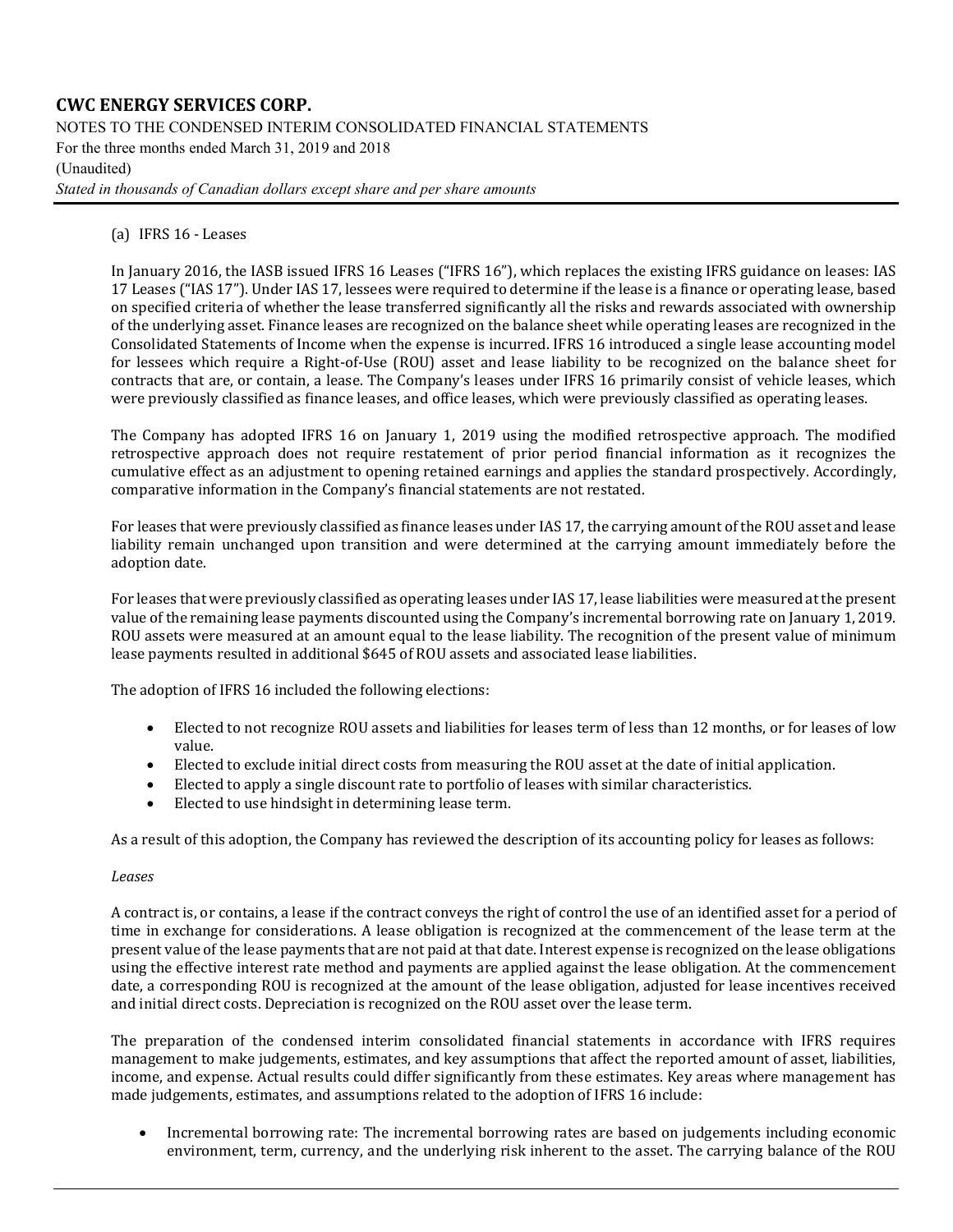NOTES TO THE CONDENSED INTERIM CONSOLIDATED FINANCIAL STATEMENTS

For the three months ended March 31, 2019 and 2018

#### (Unaudited)

*Stated in thousands of Canadian dollars except share and per share amounts*

asset, lease obligations, and the resulting interest and depletion and depreciation expense, may differ due to changes in the market conditions and lease term.

- Lease term: Lease terms are based on assumptions regarding extension terms that allow for operational flexibility and future market conditions.
- (b) Foreign Currency Translation

Functional currency is the currency of the primary economic environment in which the Company and its subsidiaries operate and is normally the currency in which the entity primarily generates and expends cash. The financial statements of the Company's subsidiaries are translated into Canadian dollars, which is the presentation currency of the Company. The assets and liabilities of subsidiaries whose functional currencies are other than Canadian dollars are translated into Canadian dollars at the foreign exchange rate at the balance sheet date, while revenues and expenses of such subsidiaries are translated using average monthly foreign exchange rates, which approximate the foreign exchange rates on the dates of the transactions. Foreign exchange differences arising on translation are included in OCI.

The Company's transactions in foreign currencies are translated to the appropriate functional currency at the foreign exchange rate on the dates of the transactions. Monetary assets and liabilities denominated in foreign currencies are translated to the functional currency at the foreign exchange rate at the balance sheet date and differences arising on translation are recognized in net earnings. Non-monetary assets that are measured in terms of historical cost in foreign currency are translated using the exchange rate at the dates of the transactions.

#### **4. Seasonality of operations**

The Company's operations are located in Western Canada. The ability to move heavy equipment safely and efficiently in Western Canadian oil and natural gas fields is dependent on weather conditions. Activity levels during the first quarter are typically the most robust as the frost creates a stable ground mass that allows for easy access to well sites and easier drilling and service rig movement. The second quarter is traditionally the slowest due to road bans during spring break-up. When winter frost leaves the ground, it renders many secondary roads incapable of supporting the weight of heavy equipment until they have thoroughly dried out. Road bans during this time restrict service and support equipment access to well sites. The third quarter has more activity as the summer months are typically drier than the second quarter. The fourth quarter is again quite active as winter temperatures freeze the ground once more maximizing site access. However, there may be temporary halts to operations in extreme cold weather when the temperature falls below -35C.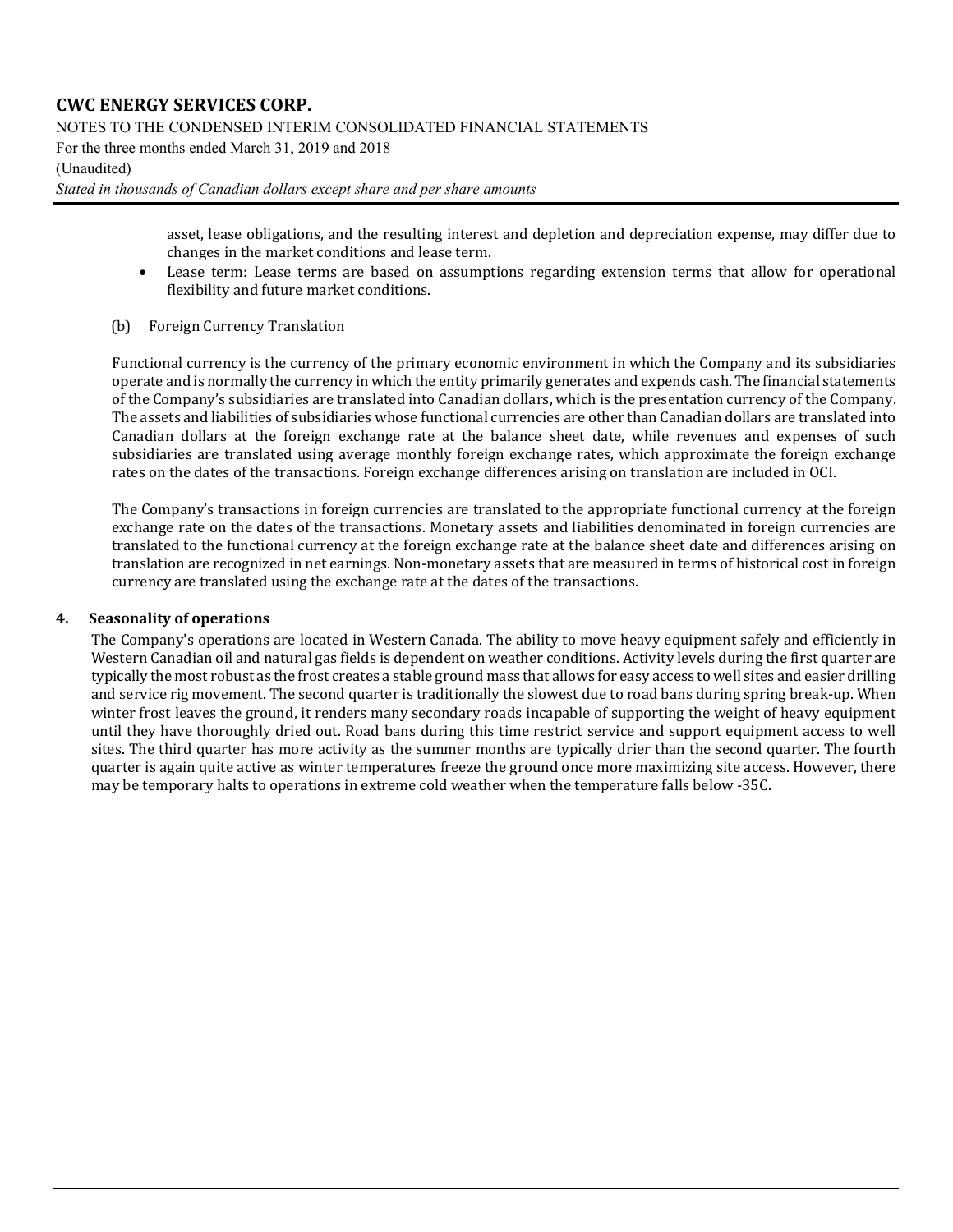NOTES TO THE CONDENSED INTERIM CONSOLIDATED FINANCIAL STATEMENTS For the three months ended March 31, 2019 and 2018 (Unaudited)

*Stated in thousands of Canadian dollars except share and per share amounts*

#### **5. Property, plant and equipment**

|                                                          | Contract<br>drilling<br>equipment | <b>Production</b><br>services<br>property,<br>plant and<br>equipment | <b>Other</b><br>equipment | Total         |
|----------------------------------------------------------|-----------------------------------|----------------------------------------------------------------------|---------------------------|---------------|
| Costs                                                    |                                   |                                                                      |                           |               |
| Balance, December 31 2018                                | \$<br>119,532                     | \$<br>255,655                                                        | \$<br>1,942               | \$<br>377,129 |
| <b>Right of Use assets</b>                               | 92                                | 553                                                                  |                           | 645           |
| Balance, January 1, 2019                                 | 119,624                           | 256,208                                                              | 1,942                     | 377,774       |
| Additions                                                | 2                                 | 545                                                                  | 15                        | 562           |
| Additions right of use assets                            |                                   | 87                                                                   |                           | 87            |
| <b>Disposals</b>                                         |                                   | (305)                                                                |                           | (305)         |
| Balance, March 31, 2019                                  | 119,626                           | 256,535                                                              | 1,957                     | 378,118       |
| <b>Accumulated depreciation and</b><br>impairment losses |                                   |                                                                      |                           |               |
| Balance, December 31, 2018                               | 26,282                            | 123,376                                                              | 1,813                     | 151,471       |
| Depreciation                                             | 1,345                             | 2,297                                                                | 16                        | 3,658         |
| <b>Disposals</b>                                         |                                   | (84)                                                                 |                           | (84)          |
| Balance, March 31, 2019                                  | 27,627                            | 125,589                                                              | 1,829                     | 155,045       |
| Net book value                                           |                                   |                                                                      |                           |               |
| Balance, March 31, 2019                                  | \$<br>91,999                      | \$<br>130,946                                                        | \$<br>128                 | \$<br>223,073 |

The following table discloses the depreciation and carrying balance charge relating to ROU assets by class for the three months ended March 31, 2019 as well as their ending net book value at March 31, 2019.

|                             | <b>Depreciation</b> |                  | <b>Balance</b> |            |  |
|-----------------------------|---------------------|------------------|----------------|------------|--|
| Automobiles<br>Office space |                     | <b>120</b><br>83 |                | 650<br>562 |  |
| Balance, March 31, 2019     |                     | 203              | ۰D             | 1,212      |  |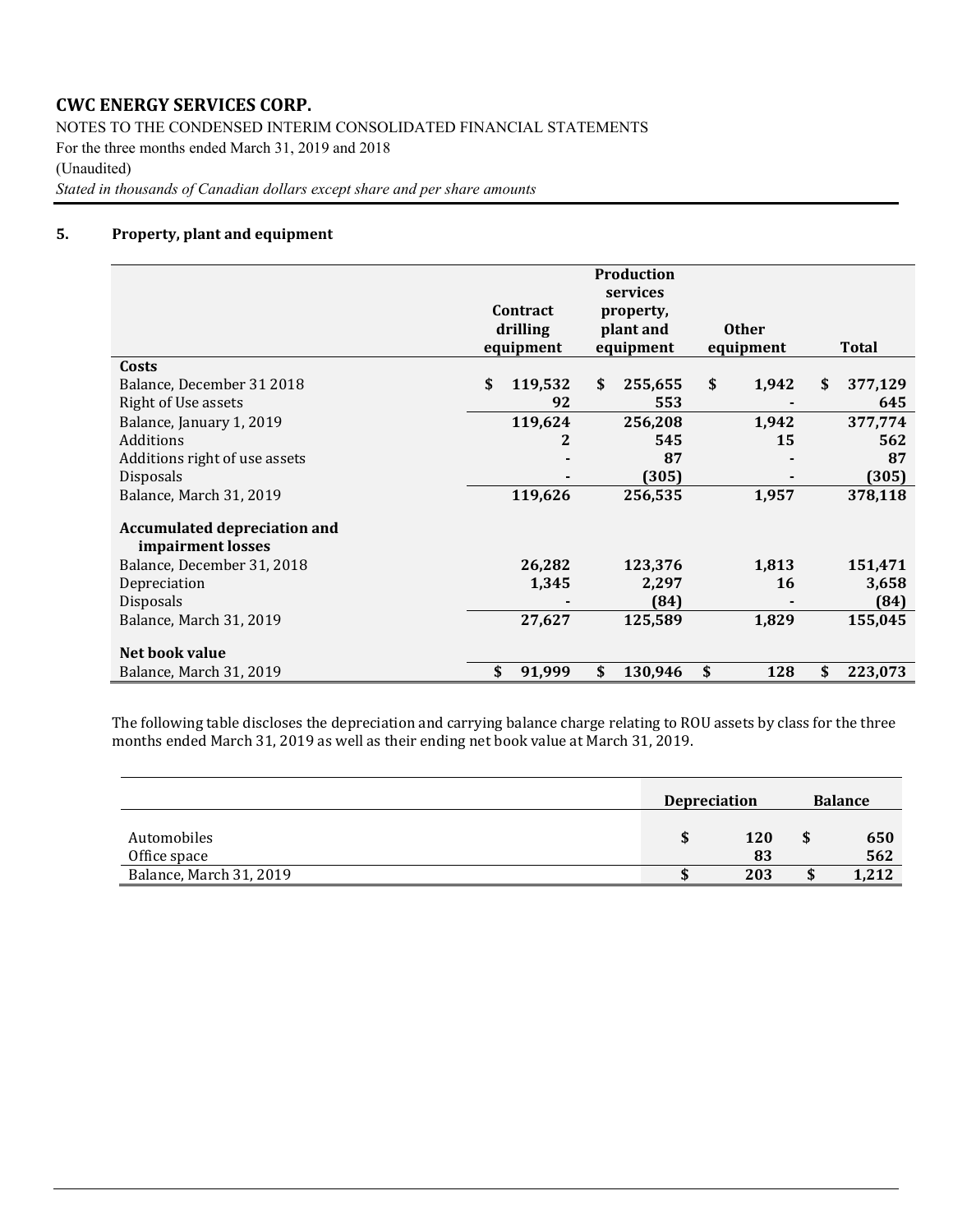NOTES TO THE CONDENSED INTERIM CONSOLIDATED FINANCIAL STATEMENTS

For the three months ended March 31, 2019 and 2018

(Unaudited)

*Stated in thousands of Canadian dollars except share and per share amounts*

### **6. Loans and borrowings**

The following table provides information with respect to amounts included in the consolidated statement of financial position related to loans and borrowings:

|                                                                                               |          | March 31,<br>2019                          | December 31,<br>2018 |                                            |
|-----------------------------------------------------------------------------------------------|----------|--------------------------------------------|----------------------|--------------------------------------------|
| Current liabilities:                                                                          |          |                                            |                      |                                            |
| Current portion of Lease liabilities                                                          | \$       | 836                                        | \$                   | 346                                        |
| Current portion of Mortgage Loan                                                              |          | 582                                        |                      | 582                                        |
|                                                                                               | \$       | 1,418                                      | \$                   | 928                                        |
| Non-current liabilities:<br>Bank Loan<br>Mortgage Loan<br>Lease liabilities<br>Financing fees | \$<br>\$ | 30,025<br>11,782<br>393<br>(386)<br>41,814 | \$<br>\$             | 32,087<br>11,927<br>381<br>(427)<br>43,968 |
| Total loans and borrowings                                                                    |          | 43,232                                     |                      | 44,896                                     |

The Company has credit facilities with a syndicate of four Canadian financial institutions (the "Credit Facility"). The Credit Facility provides the Company with a \$75 million extendible revolving term facility (the "Bank Loan") and other credit instruments. Of the Bank Loan, \$65 million is a syndicated facility with the remaining \$10 million being an operating facility. On August 4, 2017, the Bank Loan was extended for a committed term until July 31, 2020 ("Maturity Date"). No principal payments are required under the Bank Loan until the Maturity Date, at which time any amounts outstanding are due and payable. The Company may, on an annual basis, request the Maturity Date be extended for a period not to exceed three years from the date of the request. If a request for an extension is not approved by the banking syndicate, the Maturity Date will remain unchanged.

The Bank Loan bears interest based on a sliding scale pricing grid tied to the Company's trailing Consolidated Debt<sup>(2)</sup> to Consolidated Adjusted EBITDA(1) ratio from a minimum of the bank's prime rate plus 0.75% to a maximum of the bank's prime rate plus 3.75% or from a minimum of the bankers acceptances rate plus a stamping fee of 1.75% to a maximum of the bankers acceptances rate plus a stamping fee of 4.75%. Standby fees under the Bank Loan range between 0.39% and 1.07%. Interest and fees under the Bank Loan are payable monthly. The Company has the option to borrow funds denominated in either Canadian or United States dollars under the Credit Facility. Borrowings under the Bank Loan are limited to an aggregate of 75% of accounts receivable outstanding less than 90 days plus 60% of the net book value of property and equipment less certain priority payables. As at March 31, 2019, of the \$75,000 Bank Loan facility, \$44,975 was available for immediate borrowing and \$30,025 was outstanding (December 31, 2018: \$32,087). The Bank Loan has an accordion feature which provides the Company with an ability to increase the maximum borrowings up to \$125,000, subject to the approval of the lenders. The Bank Loan is secured by a security agreement covering all of the assets of the Company and a first charge Security Interest covering all assets of the Company (other than real estate assets related to the Mortgage Loan). Effective December 31, 2018, the applicable rates under the Bank Loan are: bank prime rate plus 1.00%, banker's acceptances rate plus a stamping fee of 2.00%, and standby fee rate of 0.45%.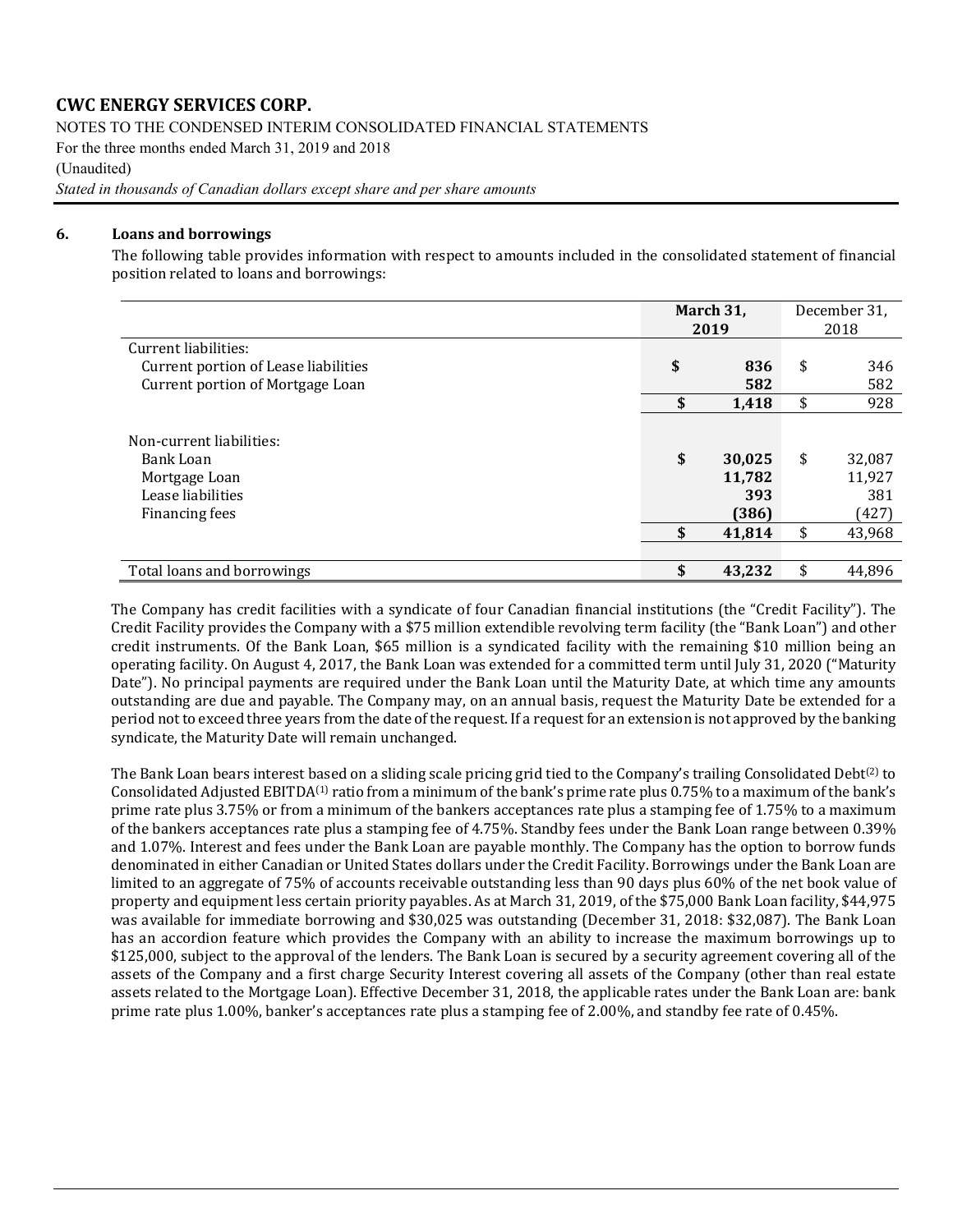NOTES TO THE CONDENSED INTERIM CONSOLIDATED FINANCIAL STATEMENTS

For the three months ended March 31, 2019 and 2018

#### (Unaudited)

*Stated in thousands of Canadian dollars except share and per share amounts*

Under the terms of the Credit Facility, the Company is required to comply with the following financial covenants:

|                                                                                                   |                     | March 31, |
|---------------------------------------------------------------------------------------------------|---------------------|-----------|
|                                                                                                   | Covenant limits     | 2019      |
| Consolidated Debt <sup>(2)</sup> to Consolidated Adjusted EBITDA <sup>(1)</sup>                   | $4.00:1.00$ or less | 1.69:1.00 |
| Consolidated Debt $(2)$ to Capitalization $(3)$                                                   | $0.50:1.00$ or less | 0.19:1.00 |
| Consolidated Adjusted Cash Flow <sup>(4)</sup> to Consolidated Finance Obligations <sup>(5)</sup> | $1.15:1.00$ or more | 4.52:1.00 |

(1) Consolidated Adjusted EBITDA is calculated as net income plus finance costs, plus current and deferred income taxes, plus depreciation, plus stock based compensation, plus any non-recurring losses or impairment losses, or permitted severance costs, minus any non-recurring gain, plus any expenses related to corporate or business acquisitions with all amounts being for the twelve month period ended the calculation date. Consolidated Adjusted EBITDA is adjusted to reflect the inclusion of material acquisitions or material dispositions on a pro forma basis for the twelve month period ended the calculation date. Consolidated Adjusted EBITDA is increased if debt repayments from the proceeds of equity issuance are used to repay the syndicated facility and designated by the Company as an Equity Cure amount.

 $(2)$  Consolidated Debt is calculated as total loans and borrowings as shown in the schedule above adjusted to exclude the funds held in the segregated account and to remove any financing fees included.

(3) Capitalization is calculated as Consolidated Debt plus Shareholders' Equity as at the calculation date.

(4) Consolidated Adjusted Cash Flow is calculated as Consolidated Adjusted EBITDA minus amounts paid for transaction costs, dividends or share repurchases in the twelve month period ended the calculation date. The Calculation of Adjusted Cash Flow excludes Consolidated Adjusted EBITDA resulting from an Equity Cure.

(5) Consolidated Finance Obligations is calculated as finance costs plus scheduled principal payments on debt including scheduled principal payments under finance leases minus accretion of finance fees included in finance costs for the twelve month period ended the calculation date.

Mortgage Loan is a loan maturing on June 28, 2023 that is amortized over 22 years with blended monthly principal and interest payments of \$86. At maturity, approximately \$9,891 of principal will become payable assuming only regular monthly payments are made. On July 27, 2018 the Company entered into an interest rate swap to exchange the floating rate interest payments for fixed rate interest payments, which fix the Bankers Acceptance-Canadian Dollar Offered Rate components of its interest payment on the outstanding term debt. Under the interest rate swap agreement, the Company pays a fixed rate of 2.65% per annum plus the applicable credit spread of 1.35%, for an effective fixed rate of 4.0%. The fair value of the interest rate swap arrangement is the difference between the forward interest rates and the discounted contract rate. As of March 31, 2019 the mark-to-market value of the interest rate swap of \$377 is included within accounts payable and accrued liabilities on the Consolidated Statements of Financial position (December 31, 2018: \$206). For the three months ended March 31, 2019 the mark-to-mark value of the interest rate swap resulted in a loss of \$171 included within finance costs on the Consolidated Statement of Comprehensive Income (Loss).

Lease liabilities consist of automobiles and office space which mature in 1 to 3 years. The incremental borrowing rate applied to the individual leases liabilities vary from 4.0-6.4% per annum. During the quarter interest expense on leased liabilities was \$19 and expenses relating to short-term leases was \$127.

Financing fees consist of commitment fees and legal expenses relating to the Credit Facility and are being amortized using the effective interest rate method over the term of the Credit Facility. For the three months ended of March 31, 2019 financing fees of \$41 were amortized and included in finance costs (year ended December 31, 2018: \$162).

### **7. Share capital**

(a) Authorized

Unlimited number of Common voting shares without par value. Unlimited number of Preferred shares without par value.

(b) Normal course issuer bid

On April 10, 2018, the Company initiated a Normal Course Issuer Bid ("NCIB") which expired on April 9, 2019. Under this expired NCIB the Company may purchase, from time to time as it considers advisable, up to 26,057,889 of issued and outstanding common shares through the facilities of the TSXV or other recognized marketplaces. In addition, CWC entered into an automatic securities purchase plan (the "ASPP") (as defined under applicable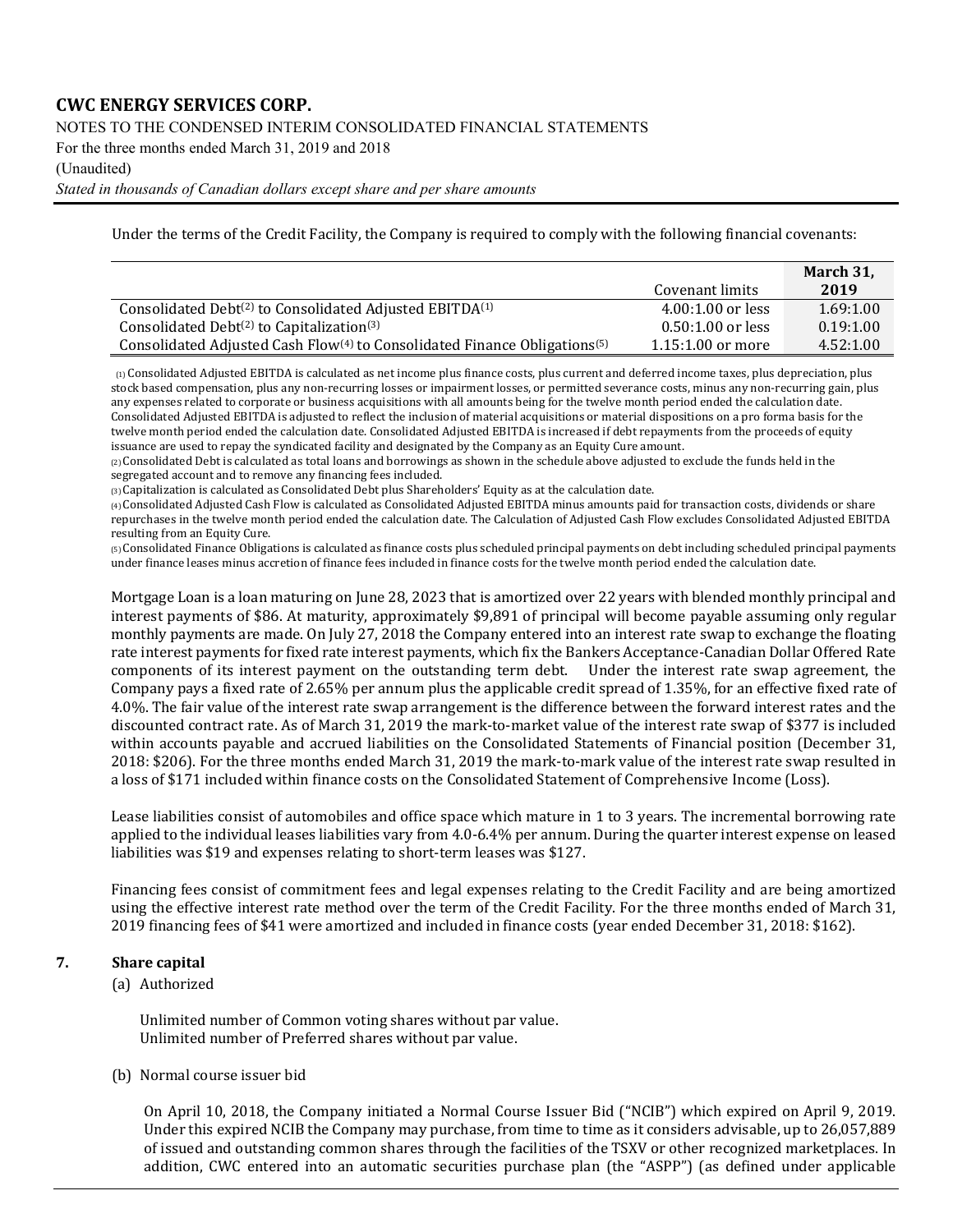NOTES TO THE CONDENSED INTERIM CONSOLIDATED FINANCIAL STATEMENTS

For the three months ended March 31, 2019 and 2018

#### (Unaudited)

*Stated in thousands of Canadian dollars except share and per share amounts*

securities laws) with Raymond James Ltd. ("Raymond James") for the purpose of making purchases under the ASPP. Such purchases will be determined by Raymond James in its sole discretion, without consultation with CWC having regard to the price limitation and aggregate purchase limitation and other terms of the ASPP and the rules of the TSXV. Conducting the NCIB as an ASPP allows common shares to be purchased at times when CWC would otherwise be prohibited from doing so pursuant to securities laws and its internal trading policies.

On April 15, 2019, the Company replaced its expired NCIB with a new NCIB which now expires on April 14, 2020. Under the new NCIB the Company may purchase, from time to time as it considers advisable, up to 25,535,115 of issued and outstanding common shares through the facilities of the TSXV or other recognized marketplaces. In addition, CWC renewed its ASPP with Raymond James for the purpose of making purchases under the ASPP.

For the three months ended March 31, 2019, 2,050,500 shares (three months ended March 31, 2018: 1,394,500 shares) for consideration of \$370, including commissions (three months ended March 31, 2018: \$289) were purchased under the NCIB of which 1,792,000 were cancelled and returned to treasury.

### (c) Stock options

The following table summarizes changes in the number of stock options outstanding:

|                                                 |            | Weighted         |
|-------------------------------------------------|------------|------------------|
|                                                 | Number of  | average exercise |
|                                                 | options    | price            |
| Balance at March 31, 2019 and December 31, 2018 | 24,351,333 | 0.25             |

For the three months ended March 31, 2019 stock based compensation expense relating to stock options totaled \$143 (three months ended March 31, 2018: \$190)

(d) Restricted share unit plan

The following table summarizes changes in the number of Restricted Share Units ("RSUs") outstanding:

|                       |                |                        | Weighted       |                |
|-----------------------|----------------|------------------------|----------------|----------------|
|                       |                | Weighted average       | average        |                |
|                       | Number of RSUs | remaining life (years) | exercise price | Number of RSUs |
| Issue date fair value | outstanding    | contractual            | (\$)           | exercisable    |
| $$0.14 - $0.23$       | 5,651,001      | 2.76                   | n/a            | 707,999        |

For the three months ended March 31, 2019, 277,000 RSU's were exercised (March 31, 2018: 230,667 RSUs), 36,000 RSU's were forfeited (March 31, 2018: 136,333 RSUs) and 54,000 RSU's were issued (March 31, 2018: 54,000 RSUs).

#### (e) Weighted average common shares outstanding

The following table reconciles the common shares used in computing per share amounts for the periods noted:

|                                                      | For the three months ended<br>March 31, |             |  |
|------------------------------------------------------|-----------------------------------------|-------------|--|
|                                                      | 2019<br>2018                            |             |  |
| Weighted average common shares outstanding - basic   | 512,678,779                             | 522,097,878 |  |
| Dilutive stock options & RSUs                        |                                         | 3,627,717   |  |
| Weighted average common shares outstanding - diluted | 512,678,779                             | 525,725,595 |  |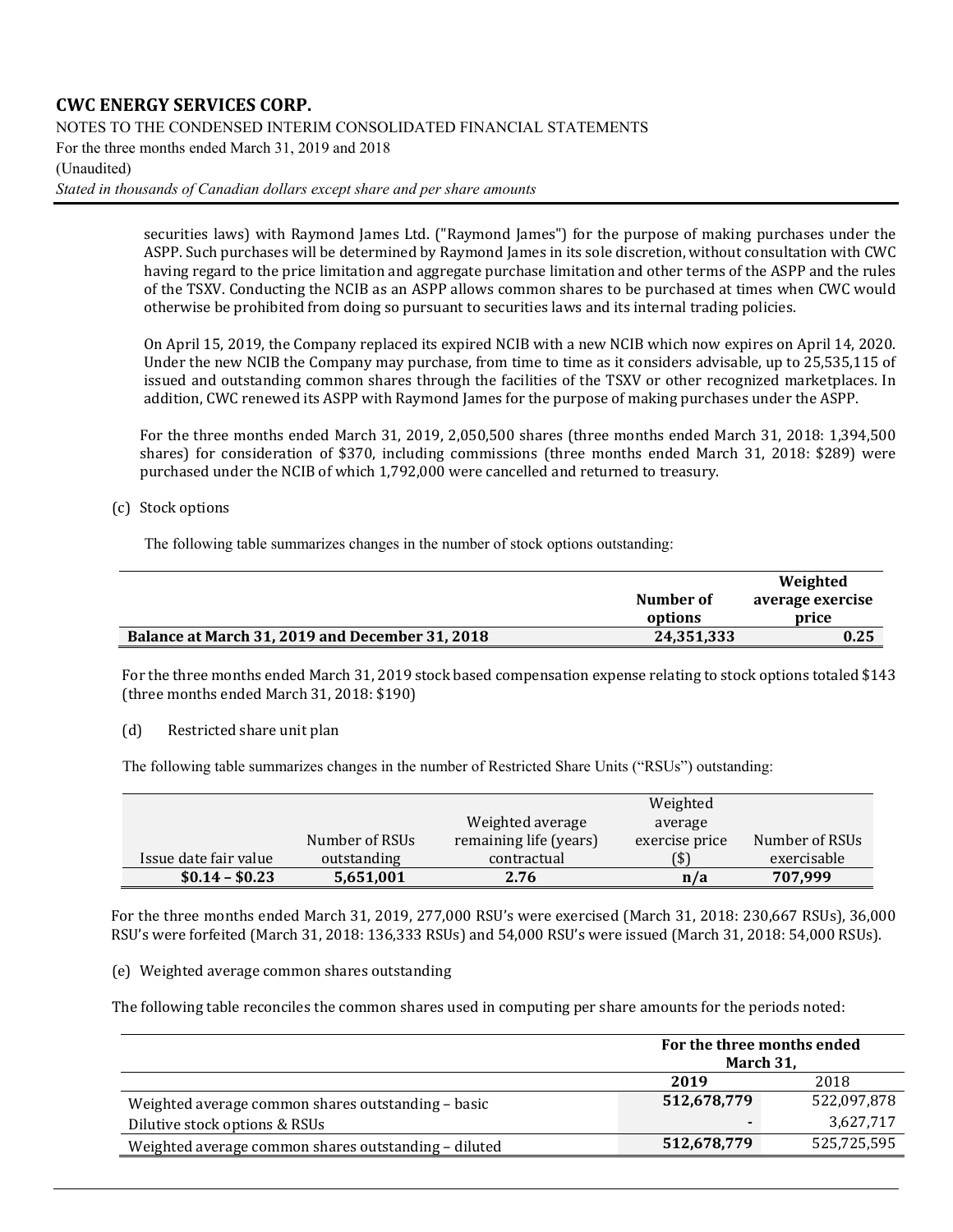NOTES TO THE CONDENSED INTERIM CONSOLIDATED FINANCIAL STATEMENTS

For the three months ended March 31, 2019 and 2018

#### (Unaudited)

*Stated in thousands of Canadian dollars except share and per share amounts*

Outstanding stock options and RSUs are currently the only instruments which could potentially dilute earnings per share. For the three months ended March 31, 2019, 24,351,333 (March 31, 2018: 20,491,000) stock options and 5,651,001 (March 31, 2018: 4,007,167) RSUs were not included in the computation of net loss per common share because to do so would be anti-dilutive.

#### **8. Supplemental cash flow information**

|                                                                                                                                               | For the three months ended<br>March 31, |                          |  |                        |  |
|-----------------------------------------------------------------------------------------------------------------------------------------------|-----------------------------------------|--------------------------|--|------------------------|--|
|                                                                                                                                               | 2019                                    |                          |  | 2018                   |  |
| Change in non-cash working capital items:<br>Accounts receivable<br>Prepaid expenses and deposits<br>Accounts payable and accrued liabilities | \$                                      | (1, 158)<br>433<br>(521) |  | (8,896)<br>(17)<br>700 |  |
|                                                                                                                                               |                                         | (1, 246)                 |  | (8, 213)               |  |

#### **9. Operating segments**

The Company operates in the western Canadian oilfield service industry through its Contract Drilling and Production Services segments. The Contract Drilling segment provides drilling rigs and related ancillary equipment to oil and gas exploration and production companies. The Production Services segment provides well services to oil and gas exploration and production companies through the use of service rigs, swabbing rigs and coil tubing units.

Management uses net income before depreciation and income taxes ("segment profit") in management reports reviewed by key management personnel and the board of directors to measure performance at a segment basis. Segment profit is used to measure performance as management believes this is the most relevant measure in evaluating the results of our segments relative to each other and other entities that operate within the respective industries.

The Corporate segment captures general and administrative expenses associated with supporting each of the reporting segments operations, plus costs associated with being a public company. Also included in the Corporate segment is interest expense for debt servicing, income tax expense and other amounts not directly related to the two primary segments.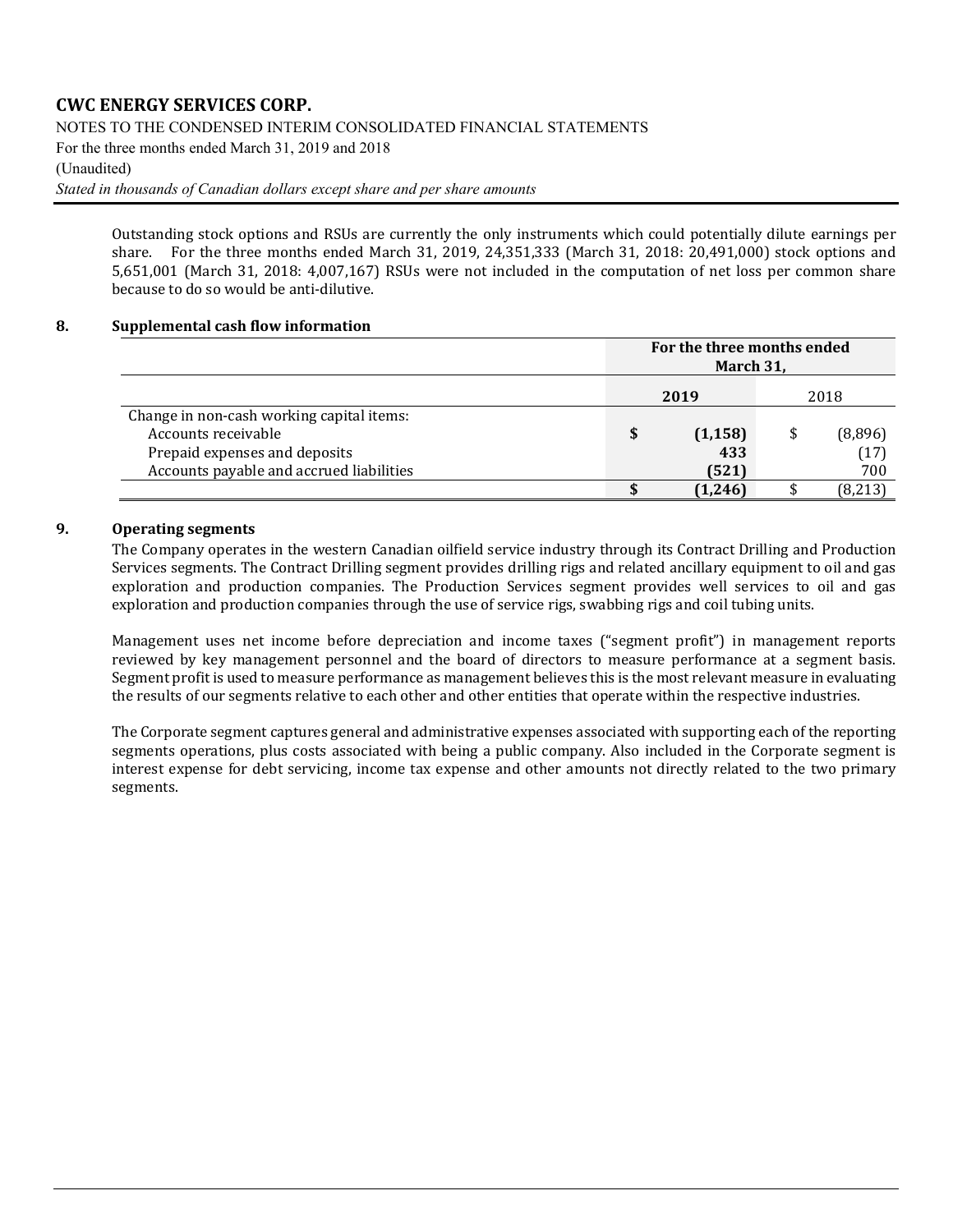NOTES TO THE CONDENSED INTERIM CONSOLIDATED FINANCIAL STATEMENTS

For the three months ended March 31, 2019 and 2018

(Unaudited)

*Stated in thousands of Canadian dollars except share and per share amounts*

The amounts related to each industry segment are as follows:

| For the three months ended March 31, 2019 | Contract |                 | <b>Production</b> |           |         |              |         |
|-------------------------------------------|----------|-----------------|-------------------|-----------|---------|--------------|---------|
|                                           |          | <b>Drilling</b> | <b>Services</b>   | Corporate |         | <b>Total</b> |         |
| Revenue                                   | \$       | 9,120           | \$<br>22,139      | \$        |         | \$           | 31,259  |
|                                           |          |                 |                   |           |         |              |         |
| Direct operating expenses                 |          | 6,845           | 15,493            |           |         |              | 22,338  |
| Selling and administrative expenses       |          | 275             | 2,537             |           | 1,415   |              | 4,227   |
| <b>Stock based compensation</b>           |          |                 |                   |           | 229     |              | 229     |
| <b>Finance costs</b>                      |          |                 |                   |           | 732     |              | 732     |
| Gain on disposal of equipment             |          |                 | (22)              |           |         |              | (22)    |
| <b>Depreciation</b>                       |          | 1,423           | 2,052             |           | 259     |              | 3,734   |
| Net income (loss) before tax              |          | 577             | 2,079             |           | (2,635) |              | 21      |
| Deferred income tax expense               |          |                 |                   |           | 68      |              | 68      |
| Net income (loss)                         | \$       | 577             | \$<br>2,079       | \$        | (2,703) | \$           | (47)    |
|                                           |          |                 |                   |           |         |              |         |
| Capital expenditures                      |          | 94              | 1,185             |           | 15      |              | 1,294   |
|                                           |          |                 |                   |           |         |              |         |
| As at March 31, 2019                      |          |                 |                   |           |         |              |         |
| Property, plant and equipment             |          | 91,999          | 130,946           |           | 128     |              | 223,073 |
| <b>Intangibles</b>                        |          | 38              |                   |           |         |              | 38      |

| For the three months ended March 31, 2018    |    | <b>Contract</b> | <b>Production</b> |           |         |       |             |
|----------------------------------------------|----|-----------------|-------------------|-----------|---------|-------|-------------|
|                                              |    | <b>Drilling</b> | <b>Services</b>   | Corporate |         | Total |             |
| Revenue                                      | \$ | 11,685          | \$<br>37,240      | \$        |         | \$    | 48,925      |
| Direct operating expenses                    |    | 8,103           | 28,243            |           |         |       | 36,346      |
| Selling and administrative expenses          |    | 317             | 3,006             |           | 1,778   |       | 5,101       |
| Stock based compensation                     |    |                 |                   |           | 285     |       | 285         |
| Finance costs                                |    |                 |                   |           | 690     |       | 690         |
| Gain on disposal of equipment                |    |                 | (254)             |           |         |       | (254)       |
| Depreciation                                 |    | 1,743           | 3,045             |           | 225     |       | 5,013       |
| Net income (loss) before tax                 |    | 1,522           | 3,200             |           | (2,978) |       | 1,744       |
| Deferred income tax expense                  |    |                 |                   |           | 548     |       | 548         |
| Net income (loss)                            | \$ | 1,522           | \$<br>3,200       | \$        | (3,526) |       | \$<br>1,196 |
| Capital expenditures                         |    | 130             | 836               |           |         |       | 966         |
| As at March 31, 2018                         |    |                 |                   |           |         |       |             |
| Property, plant and equipment<br>Intangibles |    | 90,326          | 137,023           |           | 169     |       | 227,518     |
|                                              |    | 343             |                   |           |         |       | 343         |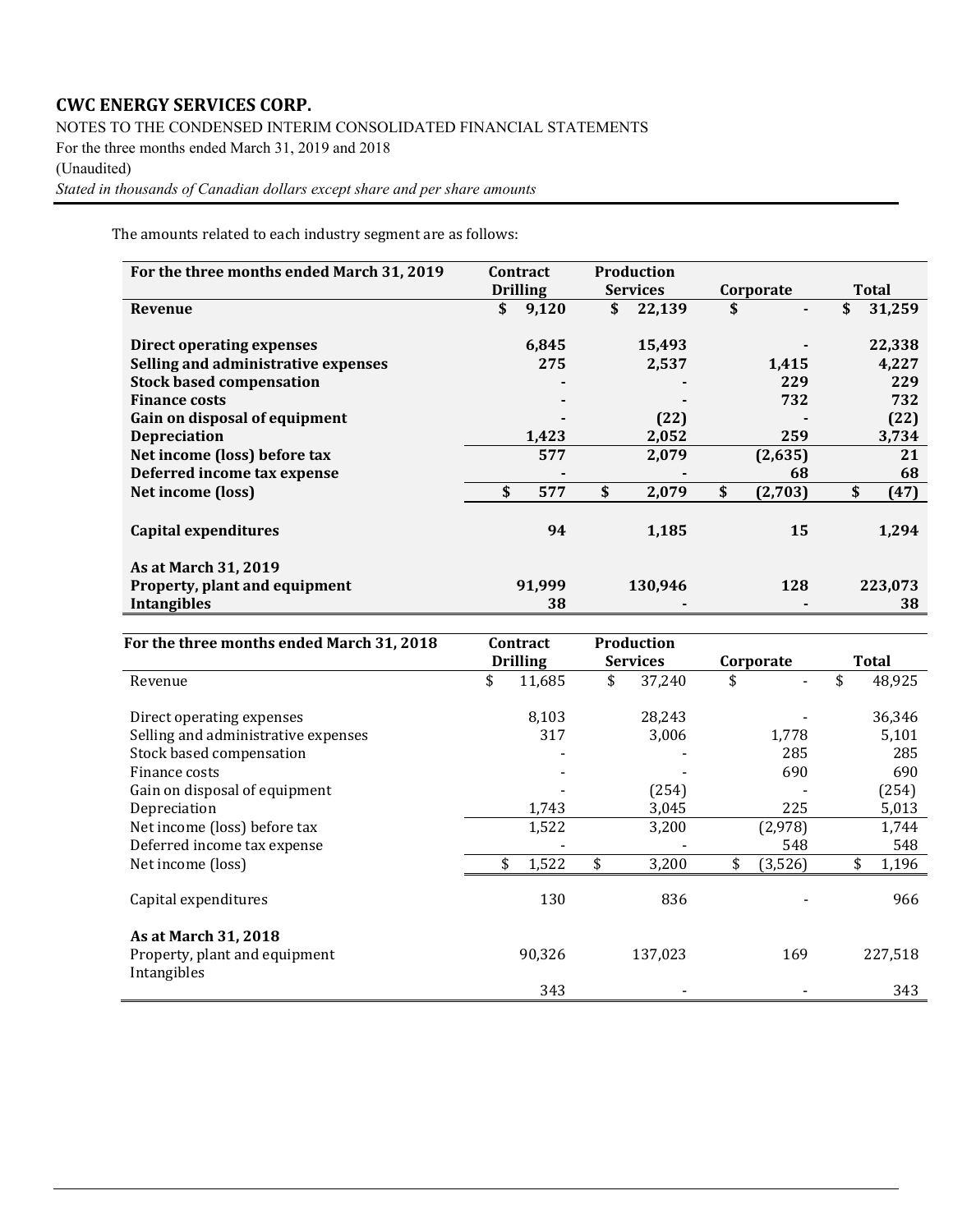NOTES TO THE CONDENSED INTERIM CONSOLIDATED FINANCIAL STATEMENTS

For the three months ended March 31, 2019 and 2018

(Unaudited)

*Stated in thousands of Canadian dollars except share and per share amounts*

#### **10. Expenses by nature**

| For the three months        | <b>Direct</b><br>operating | Selling and<br>administrative | <b>Stock based</b> |                            | Depreciation         | Gain on<br>disposal of |      |          |
|-----------------------------|----------------------------|-------------------------------|--------------------|----------------------------|----------------------|------------------------|------|----------|
| ended March 31, 2019        | expenses                   | expenses                      |                    | compensation Finance costs | expense              | equipment              |      | Total    |
| <b>Personnel expenses</b>   | \$15,686                   | \$<br>2,919                   | \$<br>229S         | ۰                          | \$<br>$\blacksquare$ |                        | ۰    | \$18,834 |
| Third party charges         | 2,251                      |                               |                    |                            |                      |                        |      | 2,251    |
| <b>Repairs and</b>          |                            |                               |                    |                            |                      |                        |      |          |
| maintenance                 | 4,401                      |                               | $\blacksquare$     |                            |                      |                        |      | 4,401    |
| Other selling and           |                            |                               |                    |                            |                      |                        |      |          |
| administrative              |                            |                               |                    |                            |                      |                        |      |          |
| expenses                    |                            | 897                           |                    |                            |                      |                        |      | 897      |
| <b>Bad debt expense</b>     |                            | 32                            |                    |                            |                      |                        |      | 32       |
| <b>Facility expenses</b>    |                            | 379                           |                    |                            |                      |                        |      | 379      |
| <b>Depreciation expense</b> |                            | $\blacksquare$                | $\blacksquare$     |                            | 3,734                |                        |      | 3,734    |
| <b>Finance costs</b>        |                            |                               |                    | 732                        |                      |                        |      | 732      |
| Gain on disposal of         |                            |                               |                    |                            |                      |                        |      |          |
| equipment                   |                            |                               |                    |                            |                      |                        | (22) | (22)     |
| <b>Total</b>                | \$22,338                   | \$<br>4.227                   | \$<br>229          | 732<br>\$                  | $$3,734$ \$          |                        | (22) | \$31,238 |

| For the three months    | Direct<br>operating | Selling and<br>administrative | Stock based  |               |      | Depreciation             | Gain on<br>disposal of |        |
|-------------------------|---------------------|-------------------------------|--------------|---------------|------|--------------------------|------------------------|--------|
| ended March 31, 2018    | expenses            | expenses                      | compensation | Finance costs |      | expense                  | equipment              | Total  |
| Personnel expenses      | \$<br>24,671        | 3,111                         | \$<br>285    | \$            | - \$ | $\overline{\phantom{a}}$ | \$                     | 28,067 |
| Third party charges     | 6,049               |                               |              |               |      |                          |                        | 6,049  |
| Repairs and             |                     |                               |              |               |      |                          |                        |        |
| maintenance             | 5,626               |                               |              |               |      |                          |                        | 5,626  |
| Other selling and       |                     |                               |              |               |      |                          |                        |        |
| administrative expenses |                     | 1,286                         |              |               |      |                          |                        | 1,286  |
| Bad debt expense        |                     |                               |              |               |      |                          |                        |        |
| Facility expenses       |                     | 704                           |              |               |      |                          |                        | 704    |
| Depreciation expense    |                     |                               |              |               |      | 5,013                    |                        | 5,013  |
| Finance costs           |                     |                               |              | 690           |      |                          |                        | 690    |
| Gain on disposal of     |                     |                               |              |               |      |                          |                        |        |
| equipment               |                     |                               |              |               |      |                          | (254)                  | (254)  |
| Total                   | 36,346              | 5,101                         | 285          | 690           | \$   | 5,013                    | (254)                  | 47,181 |